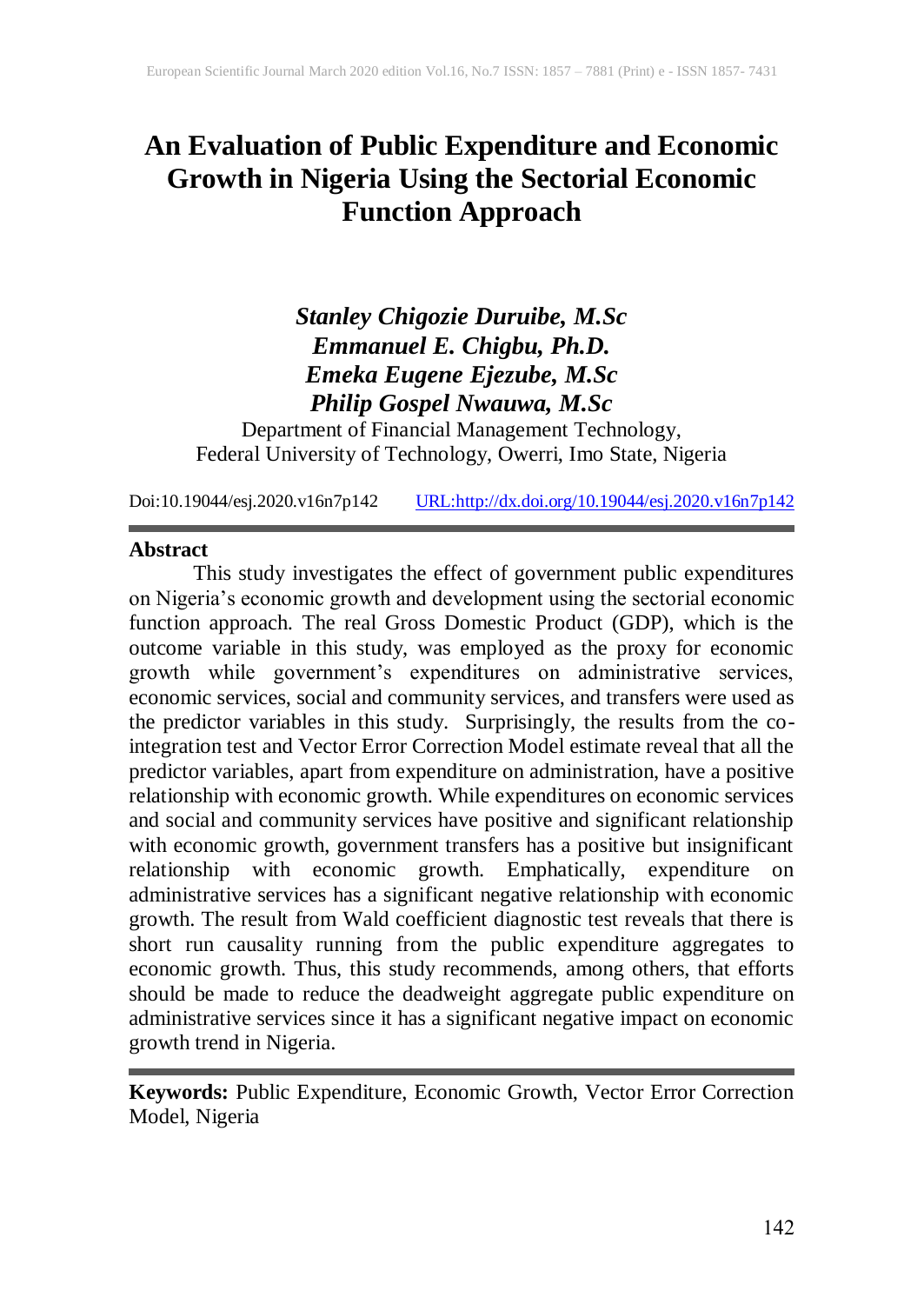## **Introduction**

This study would not have been necessary if the steady growth in Nigeria's public expenditure over the years has been accompanied by a visible and proportionate growth in the various sectors that make up the Nigerian economy. Between the year 1999 (i.e. when the country returned to democratic rule) and 2016, the federal recurrent expenditure increased from 449.66 billion naira to 4,178.59 billion naira, an increase of 829.28%, while federal capital expenditure increased from 498.03 billion to 634.79 billion naira, an increase of 27.4%. In the same period, GDP growth rate averaged 6.64% (CBN Statistical Bulletin, 2017). Economic theory assert that public expenditure on all sectors of the economy is expected to lead to economic growth and development in the sense that capital and recurrent expenditure will reinforce the productive base of the economy which will naturally support economic growth and development.

Government expenditures in Nigeria are broadly classified into expenditures in government functions such as administration, social and community services, economic services and transfers. Expenditures on general administration, defense, internal security and national assembly come under administration. Expenditure on social and community services captures expenditures on education, health and other social and community services. Expenditure on economic services includes those on agriculture, transport, construction and communication and other economic services. Government transfers include public debt servicing, pensions and gratuities, contingencies/subventions, etc. (CBN Statistical Bulletin, 2017). All these classes of government expenditures, apart from government transfers, have capital and recurrent components. Capital expenditure is primarily expenditure on the creation of fixed assets that will generate future benefits, and on the acquisition of land, buildings and intangible assets. Recurrent expenditure, on the other hand, refers to expenditure on operations, wages and salaries, purchases of goods and services, and current grants and subsidies.

Government expenditure constitutes a major element in the National income estimates using the expenditure method. Thus, government expenditure is a contributing factor to the size and growth of the economy. Its contributions to economic growth could come with positive or negative consequence. For instance, in developing countries where there are market failures, it can encourage aggregate output growth or have adverse effect such as inflation and boom-bust cycles (Wang and Wen, 2013). In Nigeria, government expenditures have had conflicting results on the economy. In the wake of the Structural Adjustment Program (SAP) in 1986, the economy contracted by -8.75% and -10.75% in 1986 and 1987 respectively when government expenditure expanded by 18.9% within the same period, 1986 (CBN Statistical Bulletin, 2017).More so, a critical look at the growth trend of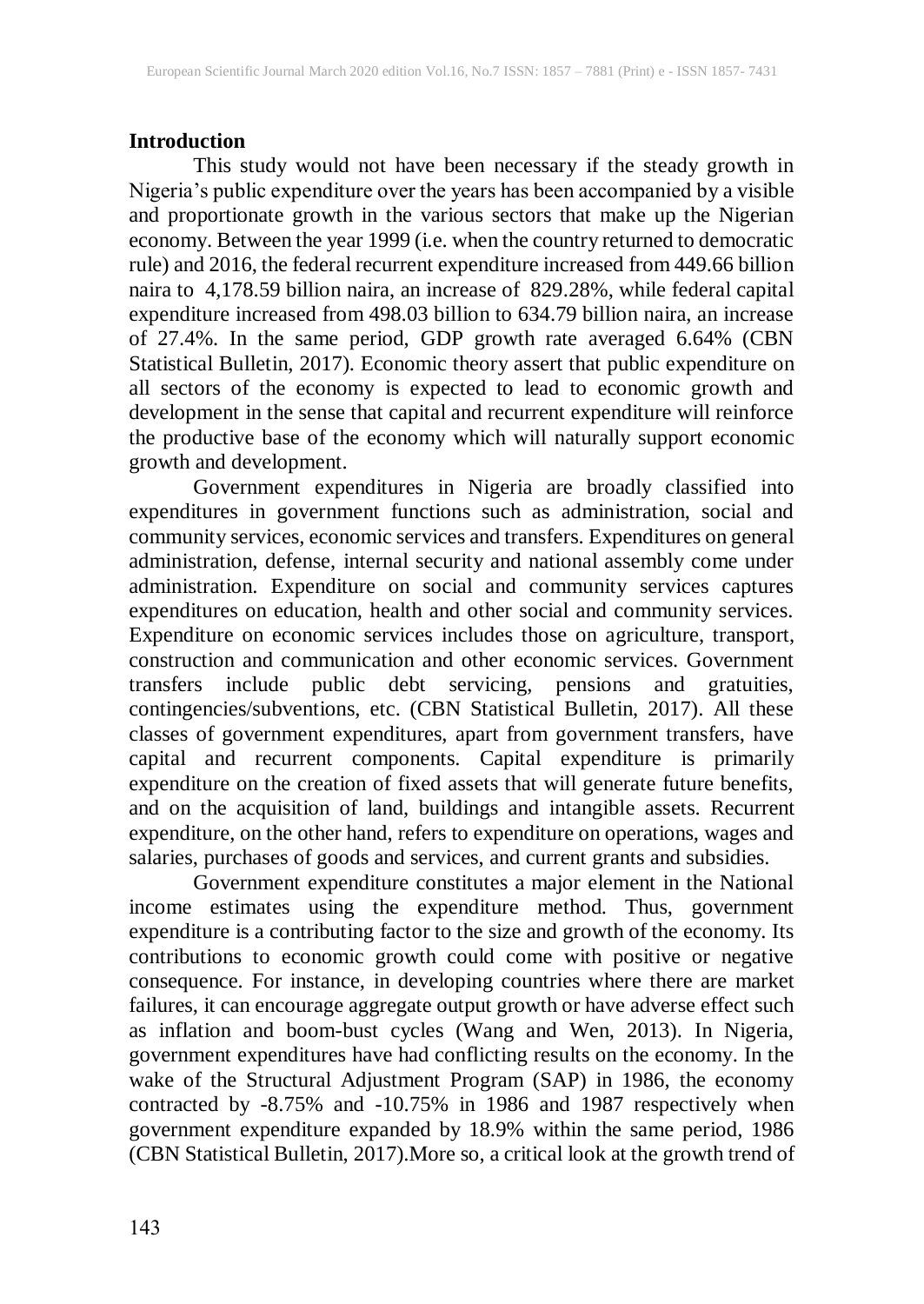annual government expenditures over the years will reveal that government spending has grown more proportionately than the crowding effect of the economy. Furthermore, Nigeria has been referred as the poverty capital of the world with over 80 million people living in abject poverty. Infrastructures such as road, power, housing, water supply are comatose. Many firms are either moribund or the few ones which have been able to weather the storm are fleeing to neighboring countries in droves. Unemployment is on the rise and several of Nigeria's macroeconomic indicators show that the country is not doing well at all (Ebiringa and Duruibe, 2015). In the light of the foregoing, the aim of this study is to investigate the correlation between government expenditures and economic growth in Nigeria. This is with the view to updating the extant literature in the public expenditure-growth nexus debate.

The remainder of this paper is structured as follows: literature review comes after this section; data analysis and empirical results are presented and discussed in the third section; section four summarizes and concludes the study and thereafter proffers some policy recommendations; while section five provides the references.

#### **Literature Review**

The existing literatures in the public finance-growth debate domain have emerged with divergent views. For instance, while Korman and Brahmasrene (2007), Gregorious and Ghosh (2007), Aregbeyen (2007), Sinha (1998) , Loizides and Vamvoukas (2004), Alexiou (2009), Cooray (2009) and Muritala and Taiwo (2011), amongst others, documented a positive and significant impact of government expenditure on economic growth; others such as Akpan (2005) , Laudau (1983), Nurudeen and Usman (2010) amongst others documented a negative or non-significant relationship. Kormain and Brahmasrene (2007) analyzed the economy of Thailand with the Granger causality tests. They find that government expenditures and economic growth are not co-integrated. However, they indicate a one-dimensional relationship as causality runs from government expenditure to growth. Furthermore, they find a significant positive impact of government spending on economic growth. Gregorious and Ghosh (2007) find that countries with large government expenditure are inclined to experience higher growth. They used the heterogeneous panel data to study the impact of government expenditure on economic growth. Aregbeyen (2007), established a positive and significant relationship between government capital and public investment and economic growth. However, he finds that recurrent consumption expenditure is negatively related to economic growth. Sinha (1998) studied the relationship between government expenditure and GDP in China, and finds that a strong positive correlation exists between government expenditure and GDP. The test of Granger causality indicates that there is weak evidence of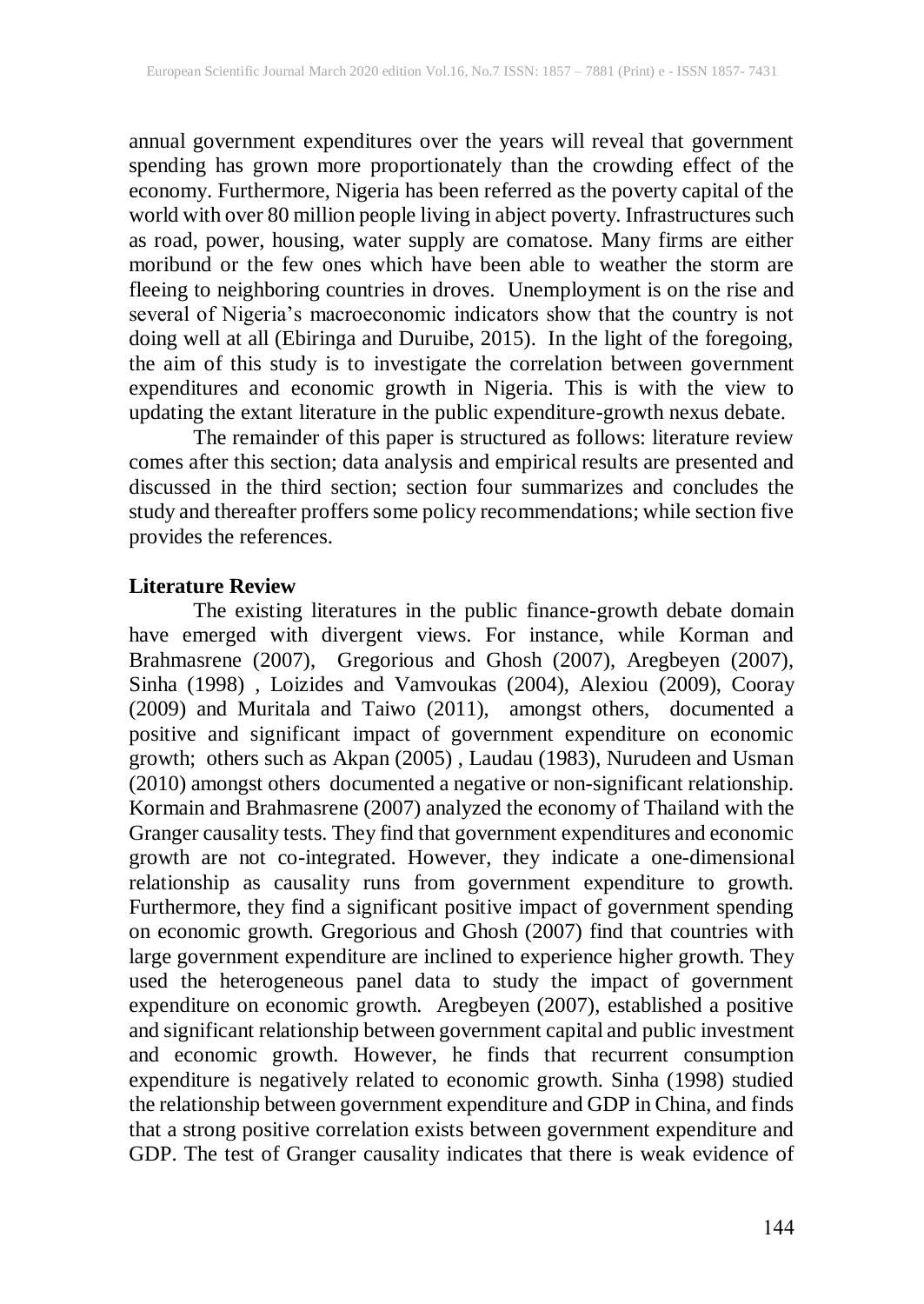unidirectional causality running from government expenditure to GDP. Loizides and Vamvoukas (2004) examined the causal relationship between the relative size of government and economic growth rate using data on UK, Ireland and Greece. They discover that government size, measured as the share of total expenditure in GNP, granger causes economic growth rate in the short run in all the three countries, while in the long run government size granger causes economic growth rate in Ireland and UK alone, and that economic growth granger causes increase in the relative size of government in Greece and Ireland when inflation rate is included. Similarly, a study conducted by Alexiou (2009) on seven transition economies in South Eastern Europe using the panel data method shows indication of a significant positive effect of government spending on capital formation on economic growth. Also, Cooray (2009) examined the function of the government in economic growth by expanding the neoclassical production function to integrate the two dimensions of government which are - the size dimension (measured by government expenditure) and quality dimension (measured by governance) for a cross-section of 71 economies. The empirical results indicate that both dimensions of government are significant to explain economic growth trend. Muritala and Taiwo (2011), examined the impact of recurrent and capital expenditure on economic growth and find that both components of government expenditure have positive and significant impact on economic growth.

Akpan (2005), on the other hand, employed the disaggregated method to ascertain the components of government expenditure that promote growth. He concludes that there is no significant correlation between most components of government expenditure and economic growth in Nigeria. Laudau (1983) also studied the impact of government consumption expenditure on economic growth for a selected 96 countries and finds that there is a negative effect of government expenditure on economic growth. Furthermore, in a study conducted by Nurudeen and Usman (2010) to examine the impact of government expenditure (disaggregated into various components) on economic growth in Nigeria between 1970-2008, they find that government total capital expenditure, total recurrent expenditure and expenditure on education have negative effect on economic growth. However, expenditure on transport, communication and health were seen to have positive impact on growth.

Similarly, Loto (2011), employed the Error Correction Mechanism to examine the impact of government expenditures on various sector of the Nigerian economy such as: education, health, national security, transportation and communication, and agriculture- between 1980 and 2000 and finds that government expenditure on education and agriculture impact negatively on economic growth, although the negative impact of expenditure on education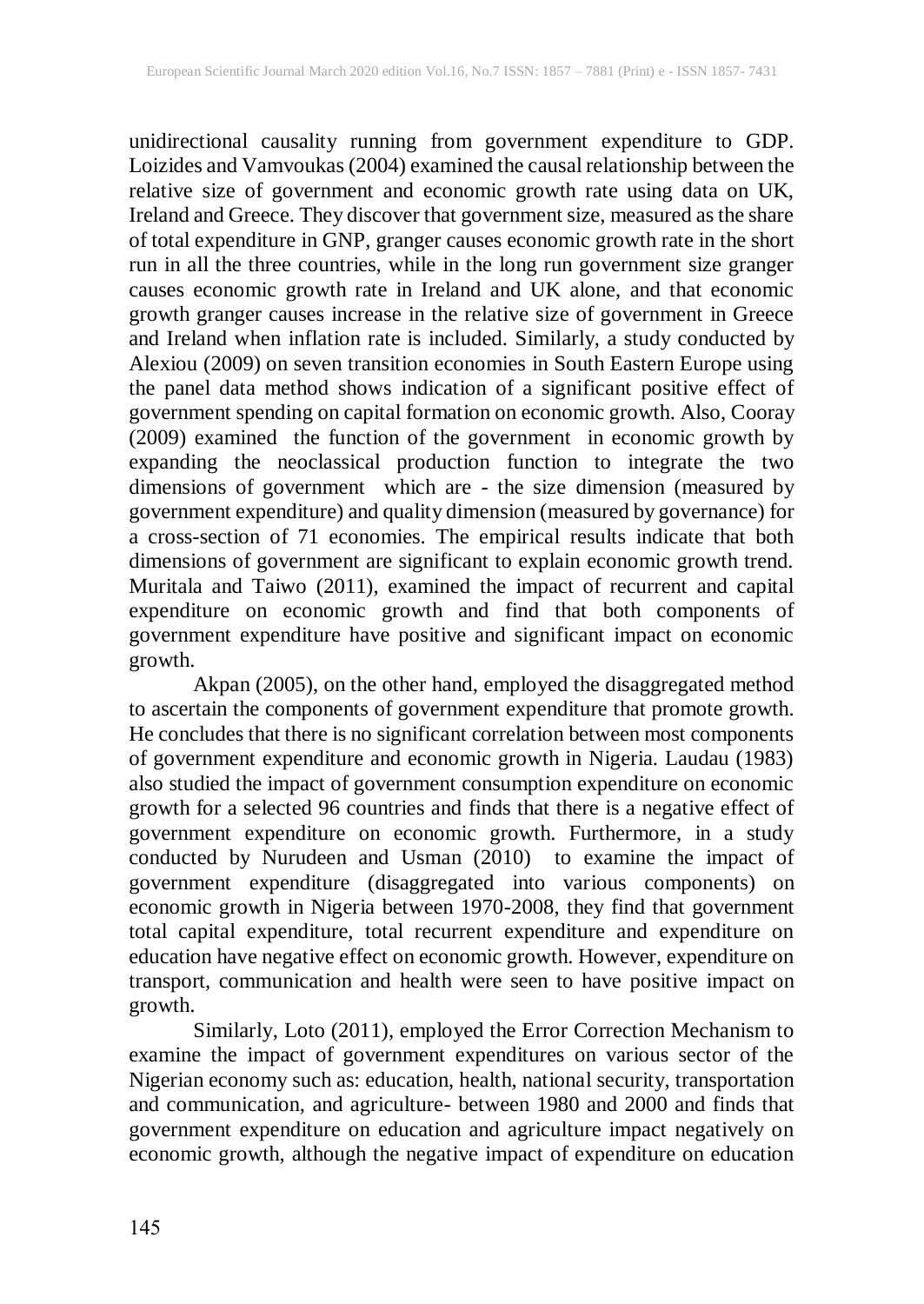on economic growth is not significant. The impact of expenditure on the health sector on economic growth is seen to be positive and significant, while the impact of expenditure on national security, transportation and communication are seen to be positive but statistically insignificant. In his study of the Jordan economy, Dandan (2011) employed time series data spanning from 1990 to 2006 in his regression model and finds that government expenditure at the aggregate level has positive impact on the growth of GDP. He also finds that interest payment (a control variable in the model) has no effect on economic growth. Onakoya and Somole (2013) used the three-stage least square simultaneous equations estimation technique to investigate the effect of public capital expenditure on economic growth in Nigeria and find that public capital expenditure significantly contributes to economic growth in Nigeria. The results of the study also reveal that public capital expenditure directly and positively affect the output of oil and manufacturing, but adversely affected the output of manufacturing and agriculture. The effect on the services sector is however seen to be immaterial. More evidence from the study reveals that public capital expenditure implicitly promotes economic growth by advancing private sector investment owing to government aid through the provision of public goods and infrastructure.

Going further, it will be imperative to also revisit some of the economic theories that determine the growth of public expenditure, among which are Wagner's law of increasing state activity, Wiseman are and Peacock displacement effect, Keynesian and the Leviathan hypotheses. In specific terms, Wagner's law of increasing State activity or the law of expanding State role states, in a nut shell, that as the economy expands, the rate of government expenditure rises accordingly. In this case, the growth of government expenditure is as a result of economic growth and development. This theory is entrenched on the notion that as industrialization progresses, the real income per capita of a country increases, thereby increasing the share of public expenditure in the Gross National Product (Serena and Andrea, 2011; Babatunde, 2011; Magazzino et al, 2015. ). This means that increase in public expenditure arises in order to maintain the pace of the industrial and growth activities.

Another notable theory of public expenditure growth is contained in the groundbreaking work of Peacock and Wiseman (1961). Peacock and Wiseman theory concentrates on the pattern of public expenditure and they aver that public expenditure occurs in steps or jerks and does not follow a smooth process. According to their treatise, as a result of some social upheavals in an economy, government increases tax to raise more revenue to facilitate an increase in public expenditure that will off-set the social disturbance. This gives rise to a displacement effect where low taxes and expenditures are replaced by higher taxes and expenditures. However, after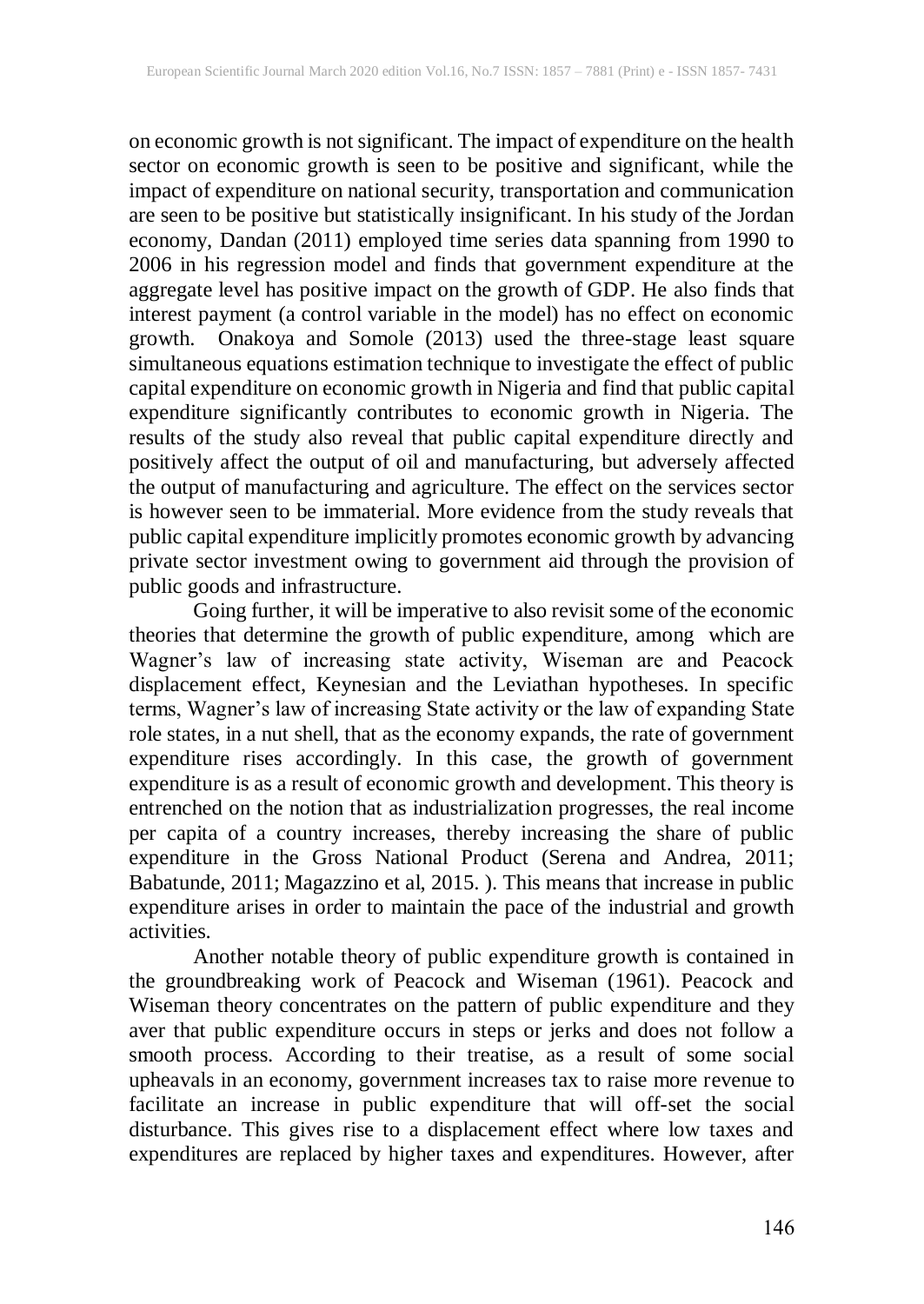the disturbance, the new level of tax tolerance makes the people eager to embrace higher level of public expenditure since they are capable of bearing higher tax burden than before. Thus, the new level of public expenditure and revenue stabilize but are later destabilizes by yet another new social disturbance which triggers another displacement effect. In effect, the need to increase expenditure arises since the existing expenditure cannot solve the problem. Thus, the fiscal activities of the government rise gradually to continuous new higher levels over the preceding years to meet successive social upheavals. Even if there is no new disturbance, government expenditure does not usually go down to its previous level. Sanjeev, De Mello and Sharan (2001) confirmed this displacement theory in their study where the studied some 120 countries using panel regression techniques and come to the conclusion that total government expenditure and arms purchasing relative to GDP rises in the course of political disturbance.

The Keynesian theory supports increase government expenditure and lower taxes to stimulate demand and pull an economy out of recession or depression. However, it is recommended that policy makers should be fast to reduce public expenditure as soon as the economy recovers from a recession to avert inflation (Mitchell, 2005).

Another theory that explains government expenditure is the Leviathan theory. Geoffrey Brennan and James Buchanan (1980) first developed this theory of government in their book, The Power to Tax. This theory holds that government tries to get control of as much of the economy as possible. However, the aggregate government's involvement in the economy will be lessened as the taxes and expenditures are reduced, other things being equal. Rodden (2003) avers that the Leviathan theory stems from the fact that the central government is seen as a 'revenue maximizing leviathan' that seeks to maximize her revenue by fiscal devolution of the central government monopoly on taxation. This theory holds that the more devolved the central government, the lesser the government spends in the economy since the devolved unit will be in charge of revenue generation and expenditure payout. Accordingly, the burden on the central government lessens as part of this burden is transmitted to the subordinate units.

## **Methodology, Data Analysis, Empirical Results and Discusion Methodology**

Secondary data was exclusively used in this study and the data was analyzed using Eviews10. These data were sourced from the World Bank databank and the Central Bank of Nigeria statistical bulletin 2017, and it spans from 1986 to 2016. Various econometric techniques where employed descriptive statistics, unit root tests, co-integration test, Vector Equilibrium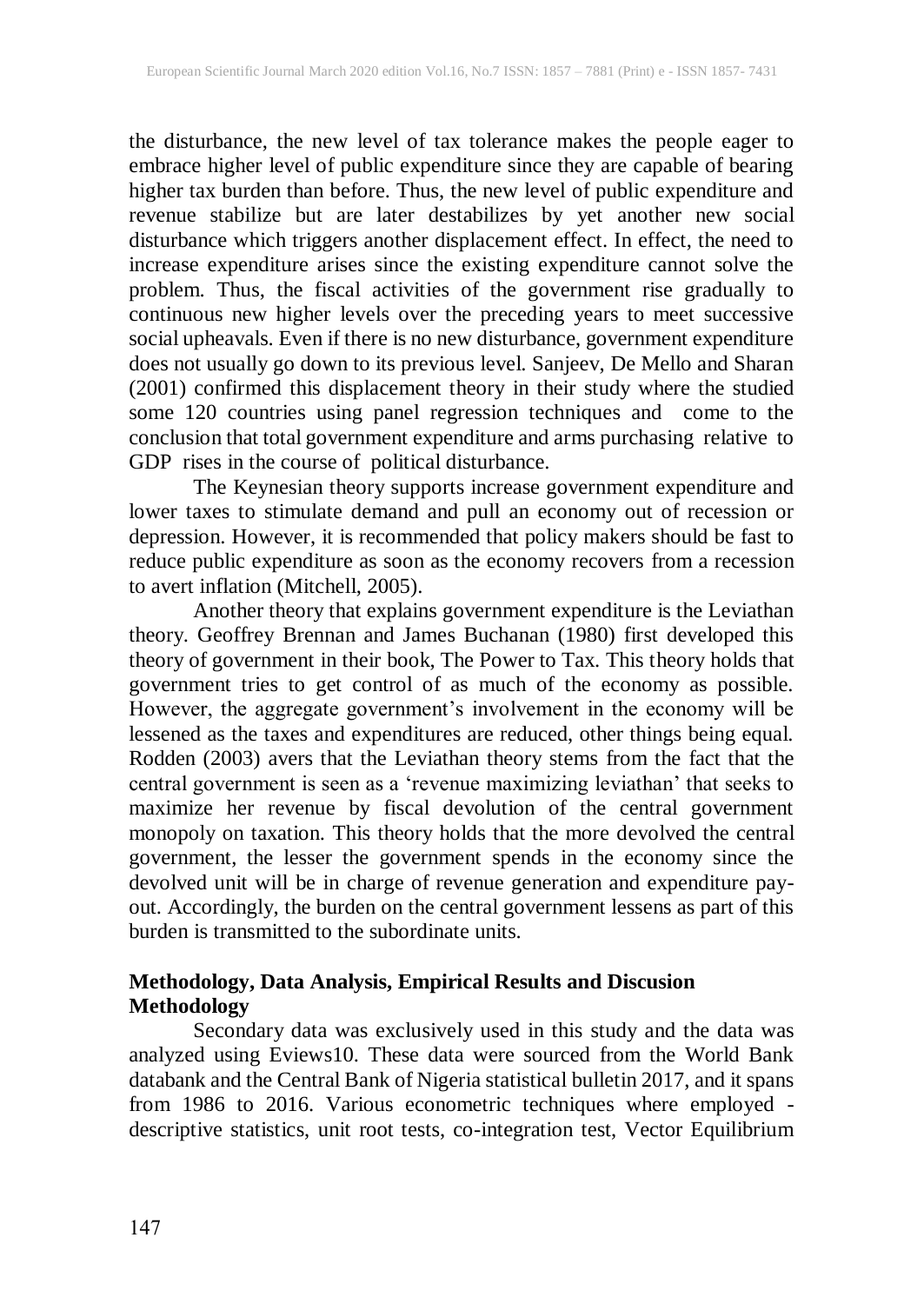Correction Model, residual diagnostic tests, and Wald coefficient diagnostic test. Details of these tests are contained in the next section.

| Table 1. Descriptive Statistics |              |              |              |            |              |  |
|---------------------------------|--------------|--------------|--------------|------------|--------------|--|
| <b>GDP</b>                      |              | <b>ADMIN</b> | <b>ECONS</b> | <b>SOC</b> | <b>TRANS</b> |  |
| <b>Mean</b>                     | 34530.04     | 515.6277     | 321.8026     | 290.8061   | 532.0048     |  |
| <b>Median</b>                   | 25267.54     | 230.0500     | 226,5000     | 132.9600   | 250.3900     |  |
| <b>Maximum</b>                  | 69023.93     | 1494.200     | 974.9500     | 998.7800   | 2190.950     |  |
| <b>Minimum</b>                  | 15237.99     | 1.710000     | 1.380000     | 0.920000   | 12.01000     |  |
| Std. Dev.                       | 18086.69     | 550.7702     | 308.1603     | 348.9308   | 573.7158     |  |
| <b>Skewness</b>                 | 0.708861     | 0.633810     | 0.654348     | 0.931897   | 1.201651     |  |
| <b>Kurtosis</b>                 | 2.026670     | 1.778265     | 2.189582     | 2.257585   | 3.678156     |  |
|                                 |              |              |              |            |              |  |
| Jarque-Bera                     | 3.819854     | 4.003517     | 3.060557     | 5.198842   | 8.054519     |  |
| <b>Probability</b>              | 0.148091     | 0.135098     | 0.216475     | 0.074317   | 0.017823     |  |
|                                 |              |              |              |            |              |  |
| <b>Sum</b>                      | 1070431.     | 15984.46     | 9975.880     | 9014.990   | 16492.15     |  |
| Sum Sq. Dev.                    | $9.81E + 09$ | 9100436.     | 2848883.     | 3652582.   | 9874496.     |  |
| <b>Observations</b>             | 31           | 31           | 31           | 31         | 31           |  |

**Data Analysis and Empirical Results**

Source: Eviews10

From the descriptive statistics of 31 series in each of the variables in table 1, the mean and median show the average values and middle values of each of the variables respectively. The maximum and minimum show the highest and lowest variables in each of the series. The standard deviation shows how far the observations are from the sample average. The skewness measures the degree of asymmetry of the series. All the variables, apart from TRANS (Government Transfers), mirrors normal skewness as each of their values is close to zero. TRANS skewness of 1.2 has a long right tail and is positively skewed. The kurtosis measures the peakness or flatness of the curve. . All the variables, apart from TRANS (Government Transfers), mirrors negative kurtosis (or platykurtic) as each of their values is less than 3. TRANS is leptokurtic (positive kurtosis) because 3.67 is greater than 3. More so, each of the variables, apart from TRANS, is normally distributed.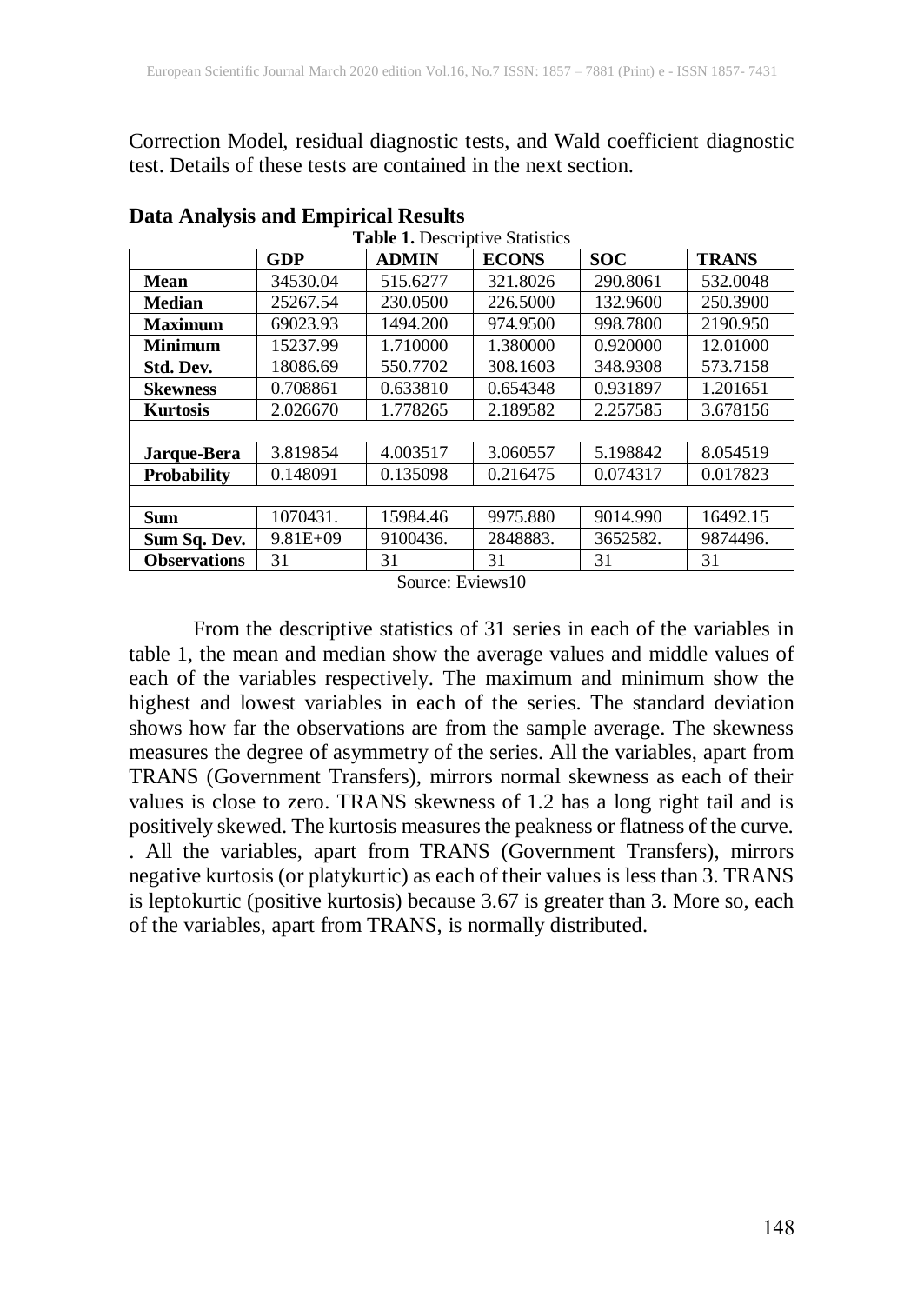| <b>Augmented Dickey Fuller Unit Roots Test Results Probability Values</b>       |                             |              |                              |            |                         |
|---------------------------------------------------------------------------------|-----------------------------|--------------|------------------------------|------------|-------------------------|
|                                                                                 | GDP                         | <b>ADMIN</b> | <b>ECONS</b>                 | <b>SOC</b> | <b>TRANS</b>            |
| Level                                                                           | 0.7556                      | 0.9336       | 0.6233                       | 0.9876     | 1.0000                  |
| 1 <sup>st</sup> difference                                                      | 0.3647                      | $0.0000*$    | $0.0001*$                    | $0.0040*$  | $0.0029*$               |
| 2 <sub>nd</sub>                                                                 | $0.0014*$                   | $0.0000*$    | $0.0000*$                    | $0.0000*$  | $0.0003*$               |
| difference                                                                      |                             |              |                              |            |                         |
| Kwiatkowski, Phillips, Schmidt, And Shin (KPSS) Unit Root Confirmation Test For |                             |              |                              |            |                         |
| GDP                                                                             |                             |              |                              |            |                         |
| Level                                                                           | <b>KPSS</b> test statistic: |              | <b>Critical Value at 5%:</b> |            | H <sub>o</sub> : GDP is |
|                                                                                 | 0.676771                    |              | 0.463000                     |            | Stationary.             |
| 1 <sup>st</sup> difference                                                      | <b>KPSS</b> test statistic: |              | <b>Critical Value at 5%:</b> |            |                         |
|                                                                                 | 0.431220                    |              | $0.463000*$                  |            |                         |

**Table 2.** Results from the Augmented Dickey Fuller Unit Roots Test

Source: Eviews10 N.B: \*denotes stationary series

From table 2 above, all the variables were not stationary at levels, hence they were converted to  $1<sup>st</sup>$  and  $2<sup>nd</sup>$  difference. Apart from GDP which is stationary at  $2<sup>nd</sup>$  difference, all the other variables were stationary at  $1<sup>st</sup>$ difference. However, when the Kwiatkowski, Phillips, Schmidt, and Shin (KPSS) unit root test was applied to GDP to confirm its level of stationary, KPSS found it to be stationary at the  $1<sup>st</sup>$  difference. According to Katircioglu, Feridun and Kilinc (2014), Farhani and Ozturk (2015), and Behera and Dash (2017), the ADF unit root tests have a lower power of rejecting the null hypothesis. Thus, the Kwiatkowski, Phillips, Schmidt, and Shin (KPSS) unit root test surpasses the ADF unit root test in eliminating a possible low power against stationary unit root that occurs in them . KPSS has the additional advantage of yielding consistent results for variables with lower number of observation such as what is obtainable in this study. Thus, the variables are taken to be stationary at first difference.

**Table 3.** Lag Order Selection Criteria for Co-Integration and VECM.

| Endogenous variables: GDP ADMIN ECONS SOC TRANS<br>Exogenous variable: C |                                                                                |          |                   |          |           |          |  |
|--------------------------------------------------------------------------|--------------------------------------------------------------------------------|----------|-------------------|----------|-----------|----------|--|
| Lag                                                                      | LogL                                                                           | LR       | AIC<br><b>FPE</b> |          | <b>SC</b> | HQ       |  |
| $\Omega$                                                                 | $-1024.708$                                                                    | NA.      | $4.77e + 24$      | 71.01433 | 71.25007  | 71.08816 |  |
|                                                                          | $-881.0509$                                                                    | 227.8696 | $1.37e + 21$      | 62.83110 | 64.24554  | 63.27408 |  |
| $\mathcal{D}_{\mathcal{L}}$                                              | $-828.2017$<br>60.91046*<br>63.50361*<br>61.72260*<br>65.60598*<br>$2.38e+20*$ |          |                   |          |           |          |  |
|                                                                          | * indicates lag order selected by the criterion                                |          |                   |          |           |          |  |
| LR: sequential modified LR test statistic (each test at 5% level)        |                                                                                |          |                   |          |           |          |  |
|                                                                          |                                                                                |          |                   |          |           |          |  |
| FPE: Final prediction error                                              |                                                                                |          |                   |          |           |          |  |
| AIC: Akaike information criterion                                        |                                                                                |          |                   |          |           |          |  |
| SC: Schwarz information criterion                                        |                                                                                |          |                   |          |           |          |  |
| HO: Hannan-Ouinn information criterion                                   |                                                                                |          |                   |          |           |          |  |
| Source: Eviews10                                                         |                                                                                |          |                   |          |           |          |  |

Endogenous variables: GDP ADMIN ECONS SOC TRANS Exogenous variable: C

The lag order selection criteria in table 3 opined that lag 2 should be used as majority of the criterion selected 2. This is shown by the dominant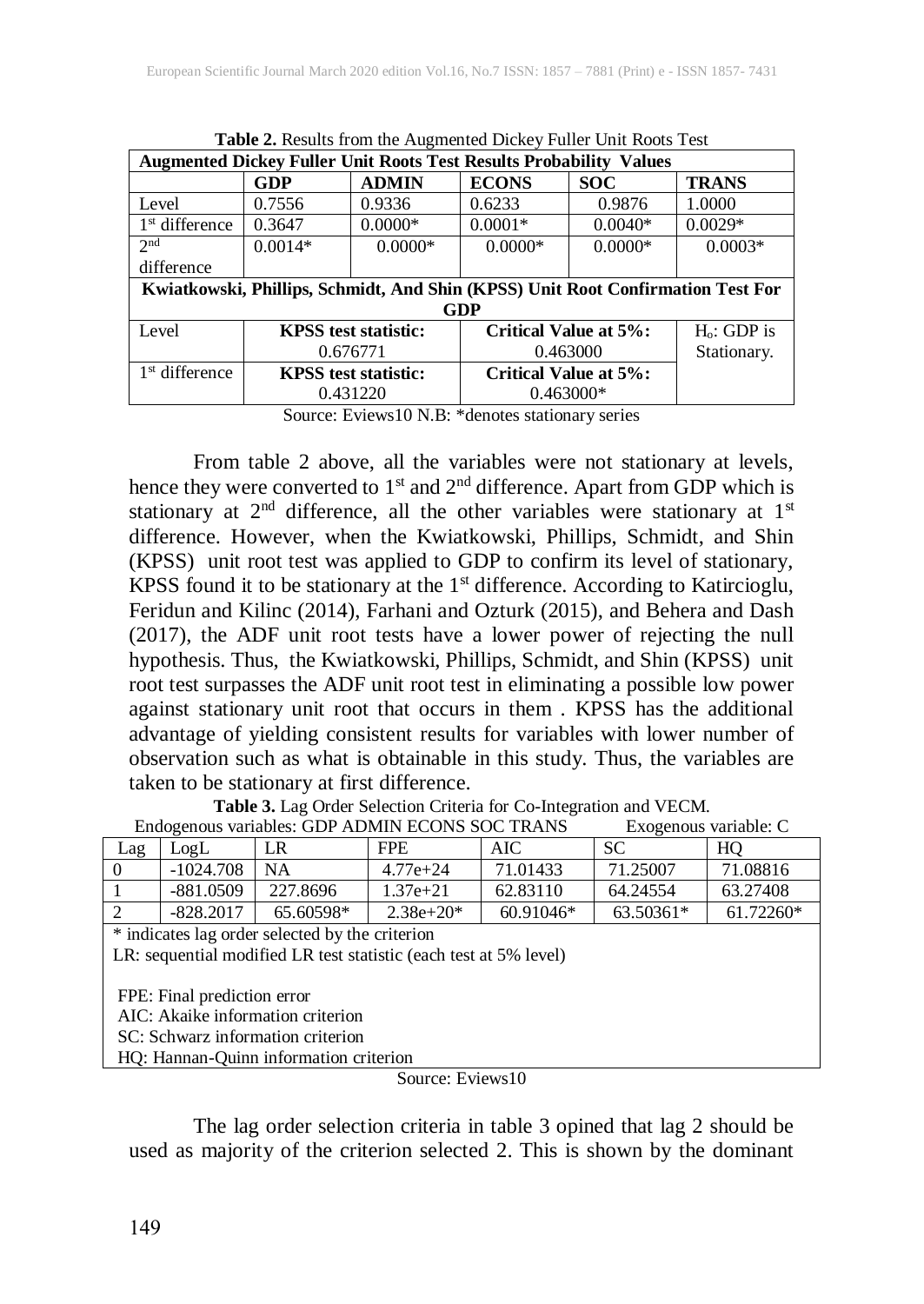appearance of the asterisks in the lag 2 row. Thus, in running the co-integration test and Vector Error Correction Model, Lag 2 will be used.

**Table 4.** Johansen Co-integration Test

| Included observations: 28 after adjustment. Trend assumption: Linear deterministic trend |                   |                        |                    |        |  |
|------------------------------------------------------------------------------------------|-------------------|------------------------|--------------------|--------|--|
| <b>Series: GDP ADMIN ECONS SOC TRANS</b><br>Lags interval (in first differences): 1 to 2 |                   |                        |                    |        |  |
|                                                                                          |                   |                        |                    |        |  |
| <b>Unrestricted Co-integration Rank Test (Trace)</b>                                     |                   |                        |                    |        |  |
| <b>Hypothesized No.</b>                                                                  | Eigenvalue        | <b>Trace Statistic</b> | <b>Critical</b>    | Prob.  |  |
| of C.E                                                                                   |                   |                        | Value(0.05)        |        |  |
| None *                                                                                   | 0.970879          | 225.7585               | 69.81889           | 0.0000 |  |
| At most $1 *$                                                                            | 0.941477          | 126.7426               | 47.85613           | 0.0000 |  |
| At most $2 *$                                                                            | 0.614607          | 47.26909               | 29.79707           | 0.0002 |  |
| At most $3 *$                                                                            | 0.492122          | 20.57129               | 15.49471           | 0.0079 |  |
| At most 4                                                                                | 0.055570          | 1.600875               | 3.841466           | 0.2058 |  |
| <b>Unrestricted Co-integration Rank Test (Maximum Eigenvalue)</b>                        |                   |                        |                    |        |  |
| <b>Hypothesized No.</b>                                                                  | <b>Eigenvalue</b> | <b>Max-Eigen</b>       | <b>Critical</b>    | Prob.  |  |
| of C.E                                                                                   |                   | <b>Statistic</b>       | <b>Value(0.05)</b> |        |  |
| None $*$                                                                                 | 0.970879          | 99.01589               | 33.87687           | 0.0000 |  |
| At most $1 *$                                                                            | 0.941477          | 79.47355               | 27.58434           | 0.0000 |  |
| At most $2 *$                                                                            | 0.614607          | 26.69780               | 21.13162           | 0.0074 |  |
| At most $3 *$                                                                            | 0.492122          | 18.97042               | 14.26460           | 0.0084 |  |
| At most 4                                                                                | 0.055570          | 1.600875               | 3.841466           | 0.2058 |  |
| Trace test indicates 1 co-integrating equation at the 0.05 level.                        |                   |                        |                    |        |  |
| Max-eigenvalue test indicates 1 co-integrating equation at the 0.05 level.               |                   |                        |                    |        |  |
| * denotes rejection of the hynothesis at the 0.05 level                                  |                   |                        |                    |        |  |

**\* denotes rejection of the hypothesis at the 0.05 level. \*\*MacKinnon-Haug-Michelis (1999) p-values**

Source: Eviews10

From table 4 above, the trace and max-eigenvalue test show that there are four Error Correction Terms or co-integrating equation. The existence of co-integration among the variables indicates that there is a long run equilibrium relationship among the variables in the model.

The econometric model below was regressed using the VECM technique and the output in table 5 below was obtained:

 $\Delta Y_t = \beta_0 + \sum_{x}^{p} B_i Y_{t-i} + \sum_{x}^{p} B_i \sum_{z} ADMIN_{t-n} + \sum_{x}^{p} B_i \sum_{z} ACDNS_{t-n} + \sum_{x}^{p} B_i \sum_{z} OCL_{t-n}$  $+ \sum_{r=1}^{p} \beta_5 \text{ TRANS}_{t-n} + d_1 \text{VAR}(-1) + E_t$ 

#### WHERE:

The *a priori* expectation is:  $β<sub>1</sub> > 0$ ,  $β<sub>2</sub> > 0$ ,  $β<sub>3</sub> > 0$ ,  $β<sub>4</sub>$ ,  $β<sub>5</sub> > 0$ 

#### **And:**

**Y**= Real GDP, the proxy for economic growth;

**ADMIN**=Expenditures on general administration, defense, internal security and national assembly;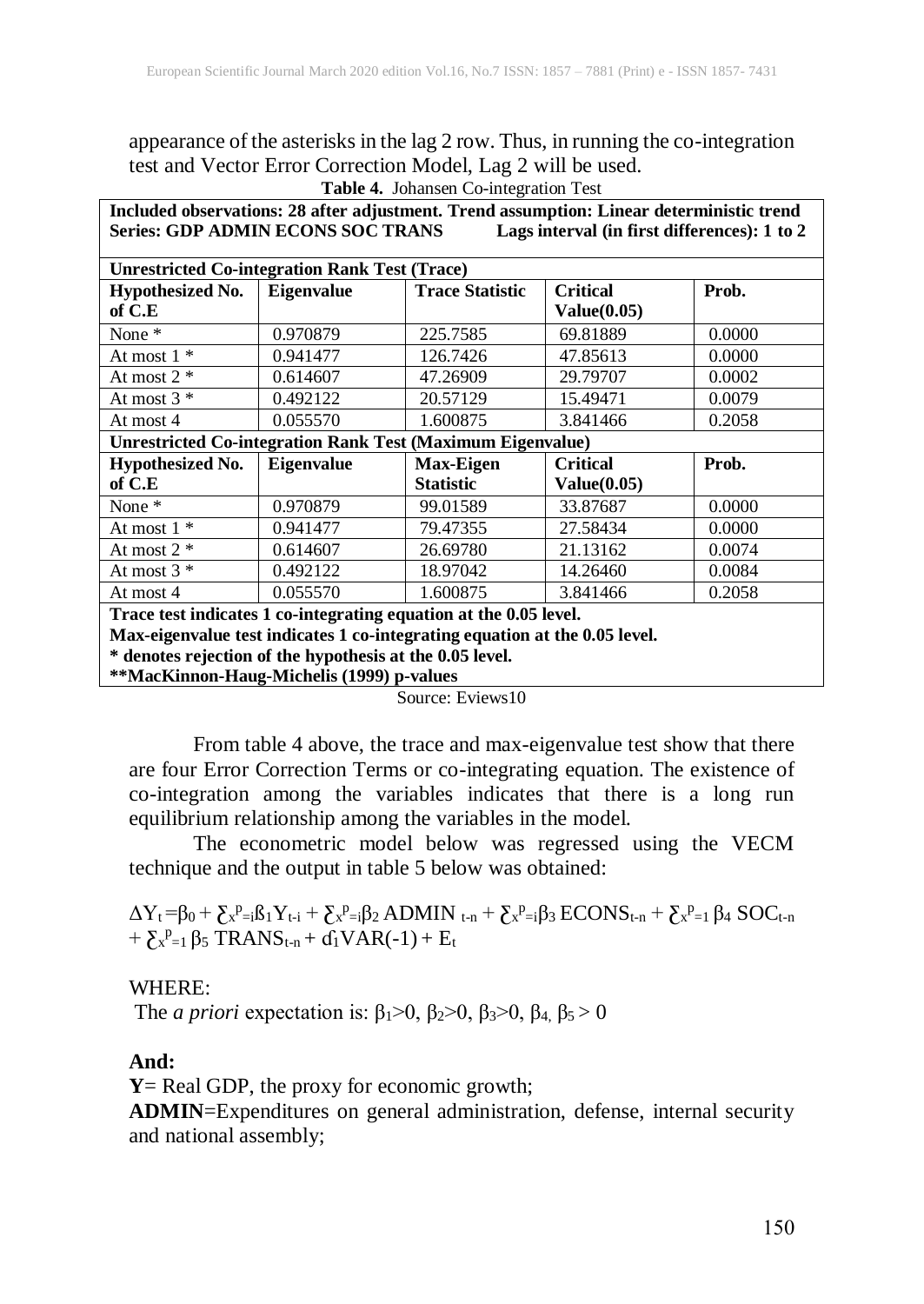**ECONS**= Expenditure on economic services include expenditures on agriculture, transport, construction and communication and other economic services. Expenditure in these areas reduces production cost, increases private sector investment and profitability of firms which ultimately boosts the overall economic activities in the country;

**SOC**= Expenditure on social and community services includes expenditures on education, health and other social and community services. Expenditure in these areas boosts the productivity of labor and increase the growth of national output;

**TRANS**= Government transfers include public debt servicing, pensions and gratuities, contingencies/subventions, etc.

**ɗ1VAR(-1)** = Error Correction Term.

**E<sup>t</sup>** =Disturbance term.

 $B_0 =$  Intercept.

**β1, β2, β3, β4, β<sup>5</sup> <sup>=</sup>** Coefficients to be estimated.

The data for all the variables was sourced from the CBN Statistical bulletin 2017 and it spans from 1986-2016. We had few missing data which warranted an interpolation with Eviews10 to obtain missing the data.

Tests of heteroskedasticity, serial correlation and normality were further conducted to check model adequacy. Outputs of the tests are shown in table 6.

| Sample (adjusted): 1988 2016; Included observations:<br><b>Dependent Variable: D(GDP);</b> |                     |                   |                       |          |  |  |
|--------------------------------------------------------------------------------------------|---------------------|-------------------|-----------------------|----------|--|--|
| 29 after adjustments; Method: Least Squares Gauss-Newton / Marquardt steps                 |                     |                   |                       |          |  |  |
|                                                                                            | <b>Coefficients</b> | <b>Std. Error</b> | t-Statistic           | Prob.    |  |  |
| $ECT(-1)$                                                                                  | 0.013984            | 0.007151          | 1.955459              | 0.0633   |  |  |
| $D\{GDP(-1)\}$                                                                             | 0.738232            | 0.134626          | 5.483591              | 0.0000   |  |  |
| $D{ADMIN(-1)}$                                                                             | $-10.77193$         | 2.789768          | $-3.861227$           | 0.0008   |  |  |
| $D{ECONS(-1)}$                                                                             | 4.132928            | 1.471884          | 2.807917              | 0.0102   |  |  |
| $D{SOC(-1)}$                                                                               | 15.60087            | 4.763914          | 3.274800              | 0.0035   |  |  |
| $D{TRANS(-1)}$                                                                             | 1.203180            | 1.592065          | 0.755735              | 0.4578   |  |  |
| C                                                                                          | 350.5963            | 268.0294          | 1.308052              | 0.2044   |  |  |
| <b>SUMMARY STATISTICS.</b>                                                                 |                     |                   |                       |          |  |  |
| R-squared                                                                                  | 0.741712            |                   | Mean dep Var          | 1816.114 |  |  |
| Adjusted R-squared                                                                         | 0.671269            |                   | S.D. dep Var          | 1482.807 |  |  |
| S.E. of regression                                                                         | 850.1680            |                   | Akaike info criterion | 16.53525 |  |  |
| Sum squared resid                                                                          | 15901285            |                   | Schwarz criterion     | 16.86529 |  |  |
| Log likelihood                                                                             | $-232.7611$         |                   | Hannan-Quinn criter.  | 16.63861 |  |  |
| F-statistic                                                                                | 10.52935            |                   | Durbin-Watson stat    | 2.109576 |  |  |
| Prob(F-statistic)                                                                          | 0.000016            |                   |                       |          |  |  |

**Table 5.** Vector Equilibrium Correction Model

Source: Eviews10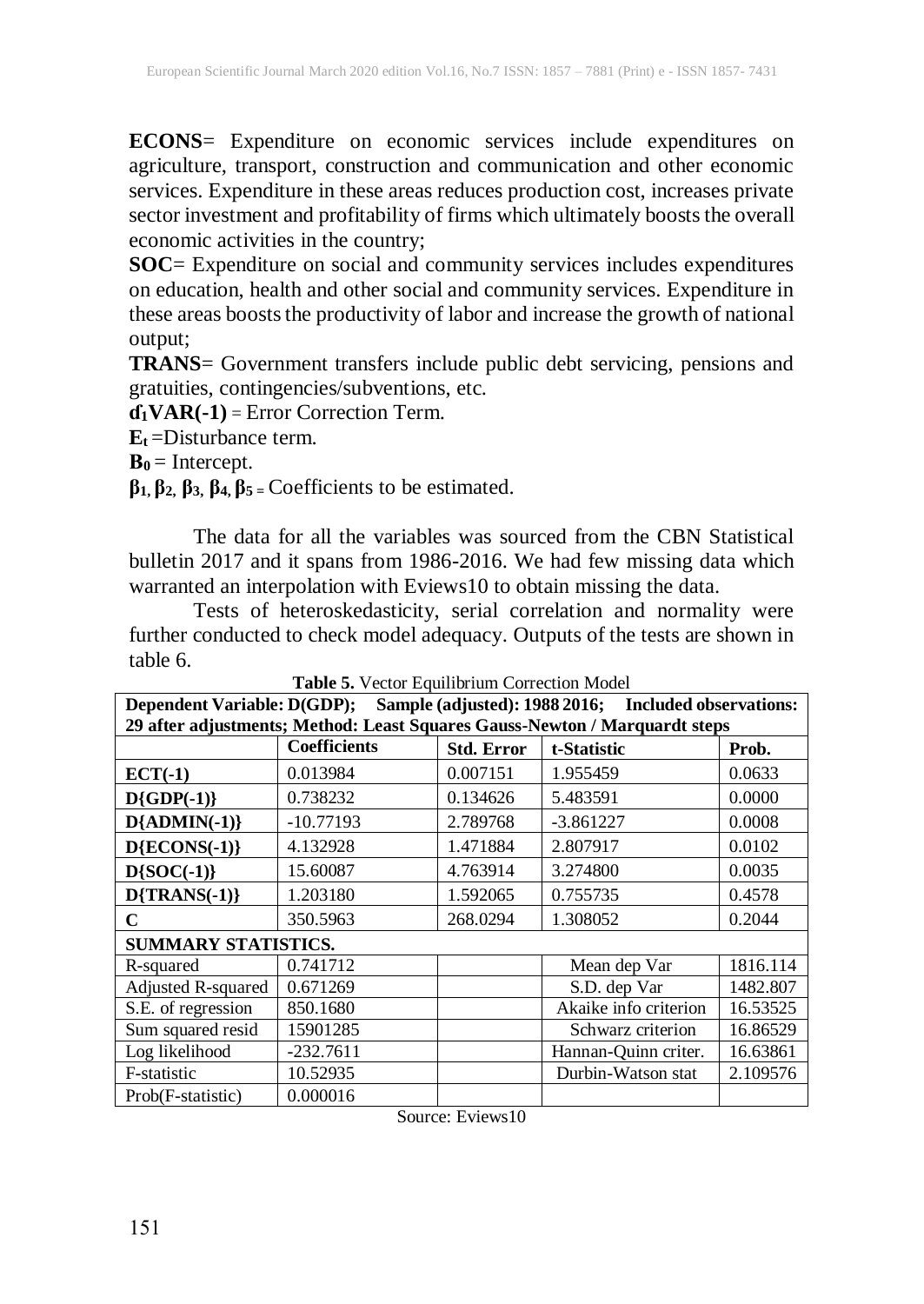| <b>Table 6.</b> Residual Diagnostic Tests |                     |                    |                        |  |  |  |
|-------------------------------------------|---------------------|--------------------|------------------------|--|--|--|
| <b>TEST</b>                               | <b>OBSERVED</b>     | <b>PROBABILITY</b> | <b>INTERPRETATION.</b> |  |  |  |
|                                           | $R^2$ /JARQUE-BERA. |                    |                        |  |  |  |
| <b>Breusch-Godfrey Serial</b>             | 1.053283            | 0.5906             | <b>Desirable</b>       |  |  |  |
| <b>Correlation LM Test:</b>               |                     |                    |                        |  |  |  |
| <b>Heteroskedasticity Test:</b>           | 9.485513            | 0.4867             | <b>Desirable</b>       |  |  |  |
| <b>Breusch-Pagan-Godfrey</b>              |                     |                    |                        |  |  |  |
| Jarque-Bera Test of 0.716356              |                     | 0.698949           | Desirable.             |  |  |  |
| <b>Normality:</b>                         |                     |                    |                        |  |  |  |

**Table 6.** Residual Diagnostic Tests

Source: Eviews10

**Table 7.** Wald Coefficients Diagnostic Test

| $H_0 = D{ADMIN(-1)} = D{ECONS(-1)} = D{SOC(-1)} = D{TRANS(-1)} = 0$                |              |         |                    |  |  |
|------------------------------------------------------------------------------------|--------------|---------|--------------------|--|--|
| <b>TEST STATISTIC</b>                                                              | <b>VALUE</b> | df      | <b>PROBABILITY</b> |  |  |
| F-statistic                                                                        | 5.040628     | (4, 22) | 0.0049             |  |  |
| Chi-square                                                                         | 20.16251     |         | 0.0005             |  |  |
| <b>INTERPRETATION:</b> There is a short run causality running from the independent |              |         |                    |  |  |
| variable to the dependent variable.                                                |              |         |                    |  |  |

Source: Eviews10

#### **Discussion of Results**

From the table 5 above, the correlation coefficient  $(r^2)$  of approximately 74% denotes a good model fit. This means that up to 74% of the variation in the outcome variable is explained by the explanatory variables. This implies that only 26 percent of the variation is accounted for by variables not considered in the model. The significant F-statistic (0.000016) indicates that all the independent variables can jointly influence the dependent variable. Durbin Watson Statistics is in the threshold of 2 which signals the nonexistence of autocorrelation. All the results of the residual diagnostic tests conducted and displayed in table 6 are desirable results. Results from Wald coefficient diagnostic test in table 7 above shows that there is short run causality running from independent to dependent variable.

All the explanatory variables, apart from expenditure on administration (ADMIN) as shown in table 5 above, have a positive relationship with GDP. Expenditures on economic and social services have positive and significant relationship with GDP, while government transfer has a positive but insignificant relationship with GDP. This implies that channeling more expenditure to these sectors: agriculture, transport, construction communication, education, health and other economic, social, and community services is plausible as it propels the engine of economic growth and development in Nigeria. More so, expenditures on public debt servicing, pensions and gratuities, contingencies/subventions have an insignificant impact on economic growth. It is noteworthy to reiterate here that expenditures on general administration, defense, internal security and national assembly have a significant negative relationship with GDP.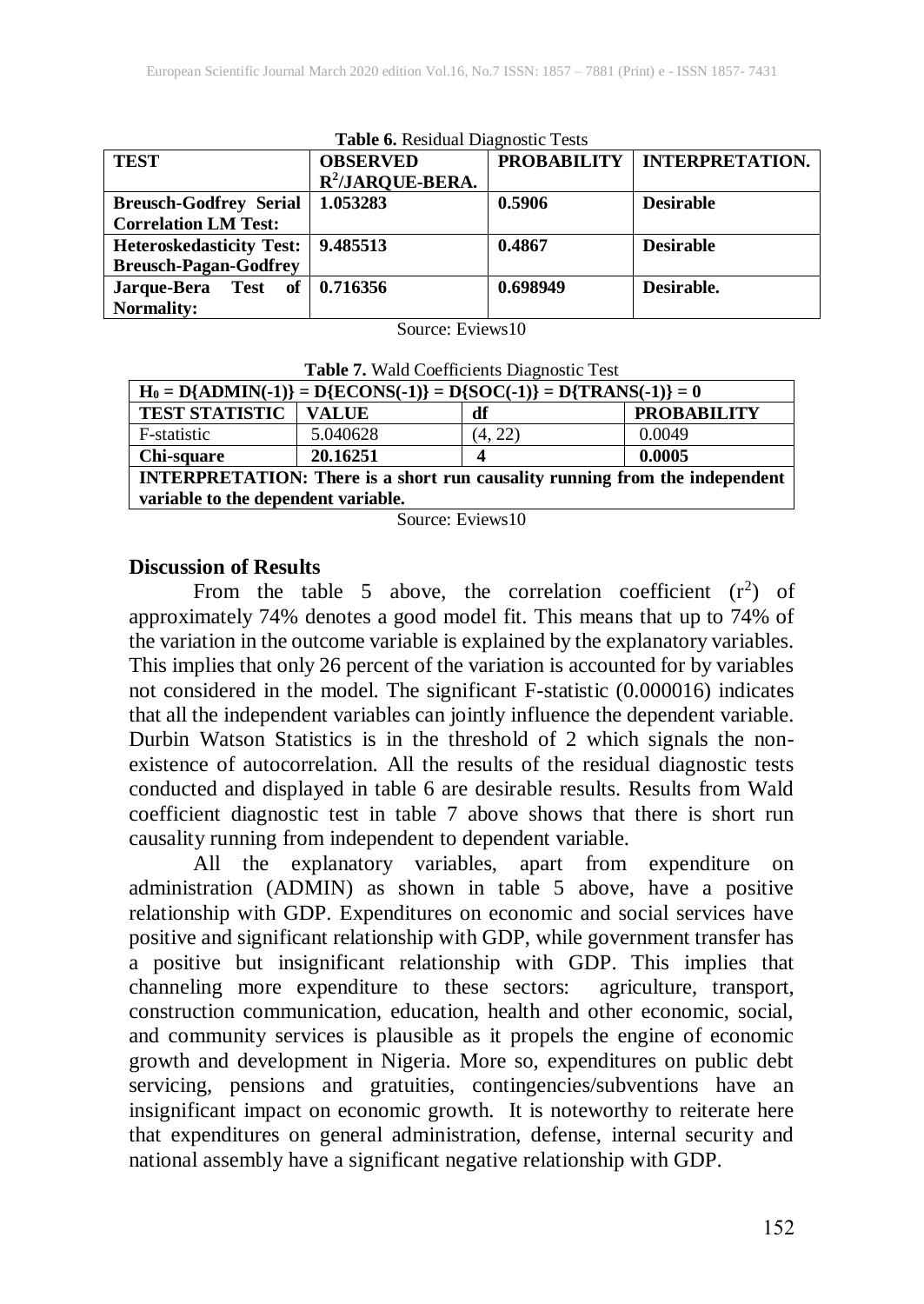There is no doubt in this finding as the expenditure on administration has been monumentally high over the years. Reacting to this ugly trend, Sanusi (2010) aver that the share of National Assembly budget in the federal government overhead budget is 25% in 2010. Moreover, recall that we earlier noted in the introductory part of this study that between 1999 and 2016, federal recurrent expenditure increased by 829.28%, while federal capital expenditure grew by only 27.4%. This incident is not in tune with economic realities, especially for a developing nation like Nigeria.Expenditures on internal security, defense and general administration have not been left out. Ordinarily, government expenditure on defense and internal security secures the nation from external and internal aggression which will ultimately provide a safe haven for investors to invest their capital thereby attracting the inflow of Foreign Direct Investment. It is, however, unfortunate that despite the billions of dollars spent annually over the years to tame various forms of security challenges in the country posed by the Boko-Haram terrorists, Fulani herdsmen, kidnappers, youth restiveness in different parts of the nation, among others, have continued unabated. This situation tend to have a significant negative effect on the nation's economic growth and development as it discourages the inflow of foreign investments and the enabling environment required to do business. Moreover government spend so much on general administration, which is recurrent in nature, thereby shutting down funding to the key growth enhancing sectors such as education, health and economic services. Higher spending on general administration is a deadweight spending which derails the impact of government expenditure on economic growth.

#### **Summary, Conclusinon and Recommendation**

So far, this paper evaluates, in an empirical manner, the impact of sectorial aggregate expenditure on Nigeria's economic growth and development. These sectors were aggregated into administrative services which comprises expenditures on general administration, defense, internal security and national assembly; economic services which include expenditures on agriculture, transport, construction and communication and other economic services; social and community services comprises of expenditures on education, health and other social and community services; and government transfer payment which includes debt servicing, pensions and gratuities, contingencies/subventions, subsidy etc. The aim thereof is to ascertain which combination of sectors play significant role in the economic prosperity of the country. The data for this study was sourced from the Central Bank of Nigeria Statistical Bulletin of 2017 and analyzed using various statistical analytical tools such as descriptive statistics, co-integration, vector equilibrium correction mechanism and the Wald test. This study find that expenditures on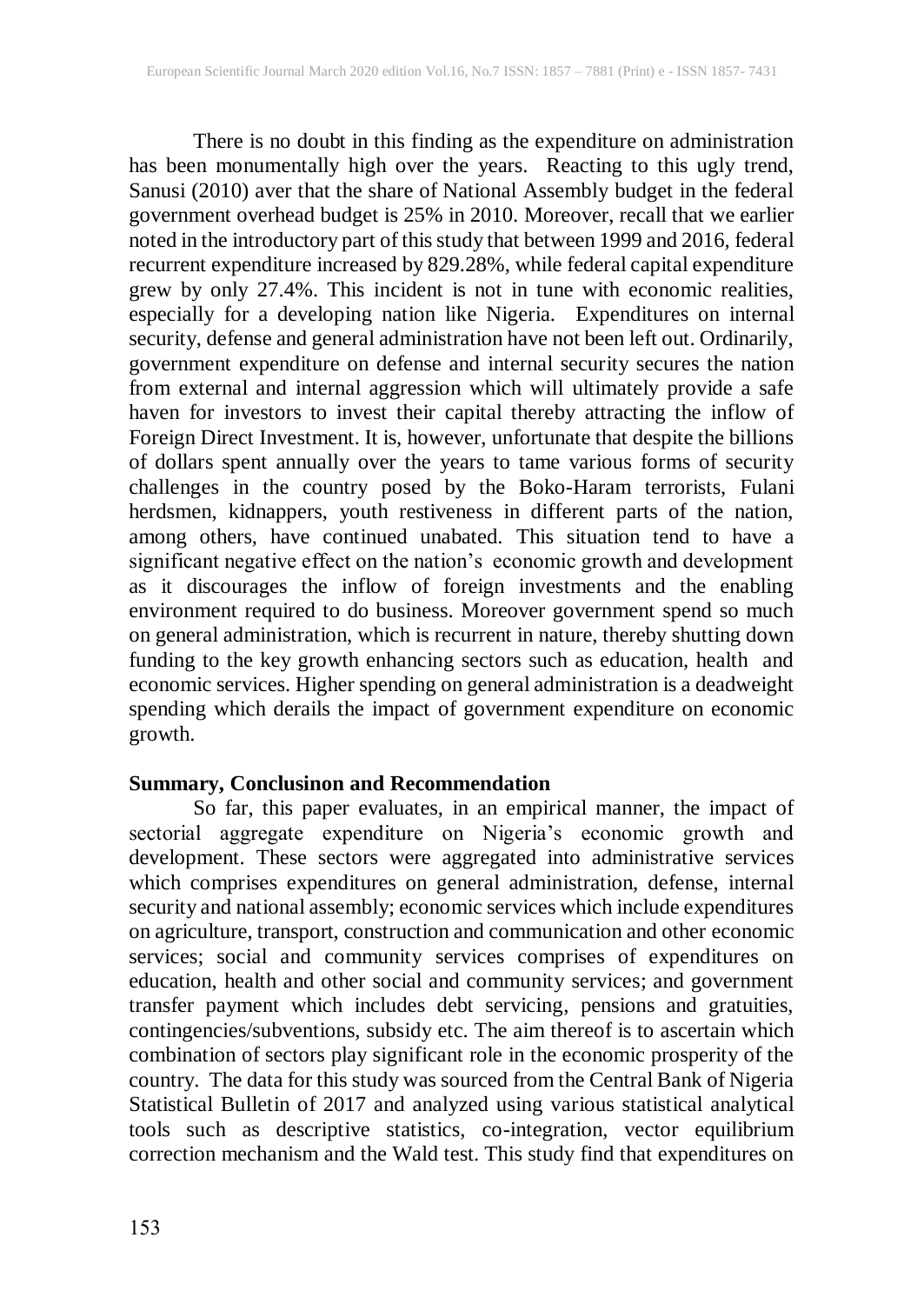economic, social and community services have positive and significant relationship with GDP; government transfer have a positive but insignificant relationship with GDP; and government expenditure on administrative services have a negative and significant relationship with GDP. These findings, therefore, validate the following assertions:

- Expenditures on economic services such as agriculture, transport, construction and communication and other economic services will reduces production cost, increases private sector investment and profitability of firms which ultimately boosts the overall economic growth in the country;

- Expenditures on social and community services which incorporate expenditures on education, health and other social and community services will boosts the productivity of labor and increase the growth of national output;
- The preponderance of recurrent expenditure over capital expenditure has been inimical to the country's economy

Thus, efforts should, therefore, be made to reduce the *deadweight* public expenditure on administrative services as this study shows that this expenditure aggregate has a significant negative impact on economic growth trend in Nigeria.

### **References:**

- 1. Akpan, N. (2005). Government Expenditure and Economic Growth in Nigeria: A Disaggregated Approach. *CBN Economic and Financial Review*, *43*(1), 5-12.
- 2. Alexiou, C. (2009). Government Spending and Economic Growth: Economic Evidence from the South Eastern Europe. *Journal of Economic and Social Research, 11*(1), 1-16.
- 3. Aregbeyen, O. (2007). Public Expenditure and Economic Growth. *African Journal of Economic Policy, Ibadan (Nigeria): University of Ibadan Press 1* (1). 4-9.
- 4. Babatunde, M.A. (2011). A Bound Testing Analysis of Wagner's Law in Nigeria: 1970-2006. *Applied Economics, 43*(21), 2843-2850.
- 5. Behera, S. R., & Dash, D. P. (2017). The Effect of Urbanization, Energy Consumption, and Foreign Direct Investment on the Carbon Dioxide Emission in the SSEA (South and Southeast Asian) Region. *Renewable and Sustainable Energy Reviews, 70*, 96–106.
- 6. Central Bank of Nigeria Statistical Bulletin 2017.
- 7. Cooray, A. V.(2009). Government Expenditure, Governance and Economic Growth. *Comparative Economic Studies, 51*(3), 401-418.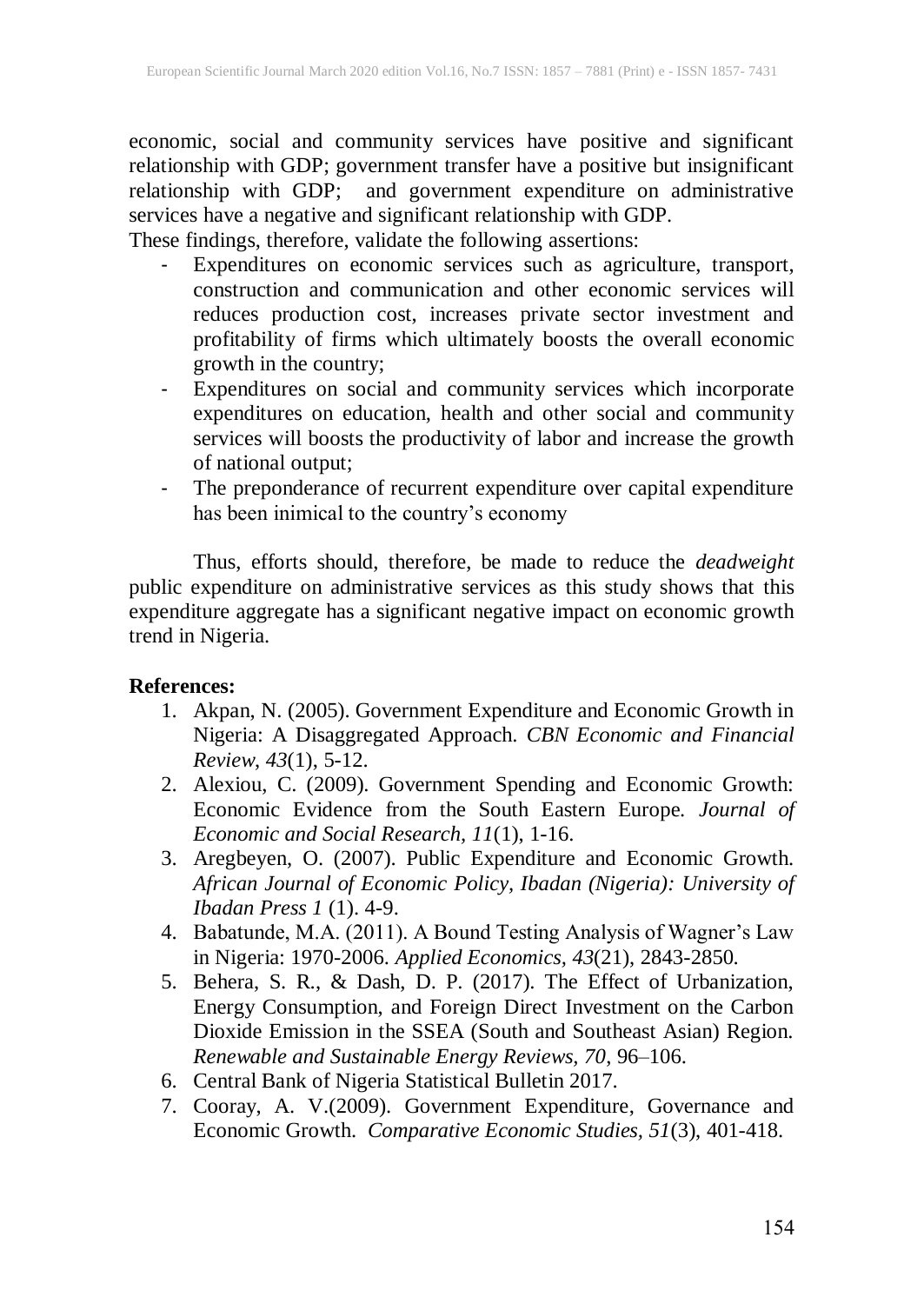- 8. Dandan, M. M. (2011). Government Expenditure and Economic Growth in Jordan. *IPEDR, 4,* 467-471.
- 9. Ebiringa, O.T. & Duruibe, S.C. (2015). Financial System Development and Economic Growth: Evidence from Nigeria. *American Journal of Economics, Finance, and Management, 1*(5), 329-335.
- 10. Eze, O. (2017). Implementing the 2017 federal capital budget. Retrieved from [https://punchng.com/implementing-the-2017-federal](https://punchng.com/implementing-the-2017-federal-capital-budget/)[capital-budget/](https://punchng.com/implementing-the-2017-federal-capital-budget/)
- 11. Farhani, S., & Ozturk, I. (2015). Causal Relationship between CO2 Emissions , Real GDP , Energy Consumption , Financial Development , Trade, Consumption , and Trade Openness . *Environmental Science and Pollution Research, (October),* 4767-71. doi.org/10.1007/s11356- 015.
- 12. Geoffrey, B. & James, B. (1980). The Power to Tax: Analytic Foundations of a Fiscal Constitution. *Cambridge University Press, London.*
- 13. Gregorious, A. & Ghosh, S. (2007). The Impact of Government Expenditure on Growth: Empirical Evidence from Heterogeneous Panel. Retrieved from <http://www.brunel.ac.uk/9379/efwps/0701.pdf>
- 14. Katircioglu , S. T., Feridun , M., & Kilinc , C. (2014). Estimating Tourism-Induced Energy Consumption and CO2 Emissions: The Case of Cyprus. Renewable and Sustainable *Energy Reviews, 29*, 634–640.
- 15. Koman, J & Bratimasrene, T. (2007). The Relationship between Government Expenditure and Economic Growth in Thailand. *Journal of Economic Education, 14*, 234-246.
- 16. Laudau D. (1983). Government Expenditure and Economic Growth: A Cross Country Study. *Southern Economic Journal, 49*, 783-792.
- 17. Landau, D. L. (1986). Government and Economic Growth in the Less Developed Countries: An Empirical Study from 1960-1988. *Economic Development and Cultural Change, 35*, 35-75.
- 18. Loizides, J. & Vamvoukas, G. (2004). Government Expenditure and Economic Growth: Evidence from Trivariate Causality Testing. *Journal of Applied Economics, 8*(1), 125-152.
- 19. Loto, M. A. (2011). Impact of Government Sectorial Expenditure on Economic Growth. *Journal of Economics and International Finance, 3*(11), 646-652.
- 20. Mackinnon, J.G; A. Haug & L. Michelis (1999). Numerical Distribution Functions of Likelihood Ratio Tests for Co-integration. *Journal of Applied Econometrics, 14*, 563-577.
- 21. Magazzino, C., Giolli, L., Mele, M., (2015). Wagner's Law and Peacock and Wiseman's Displacement Effect in European Union